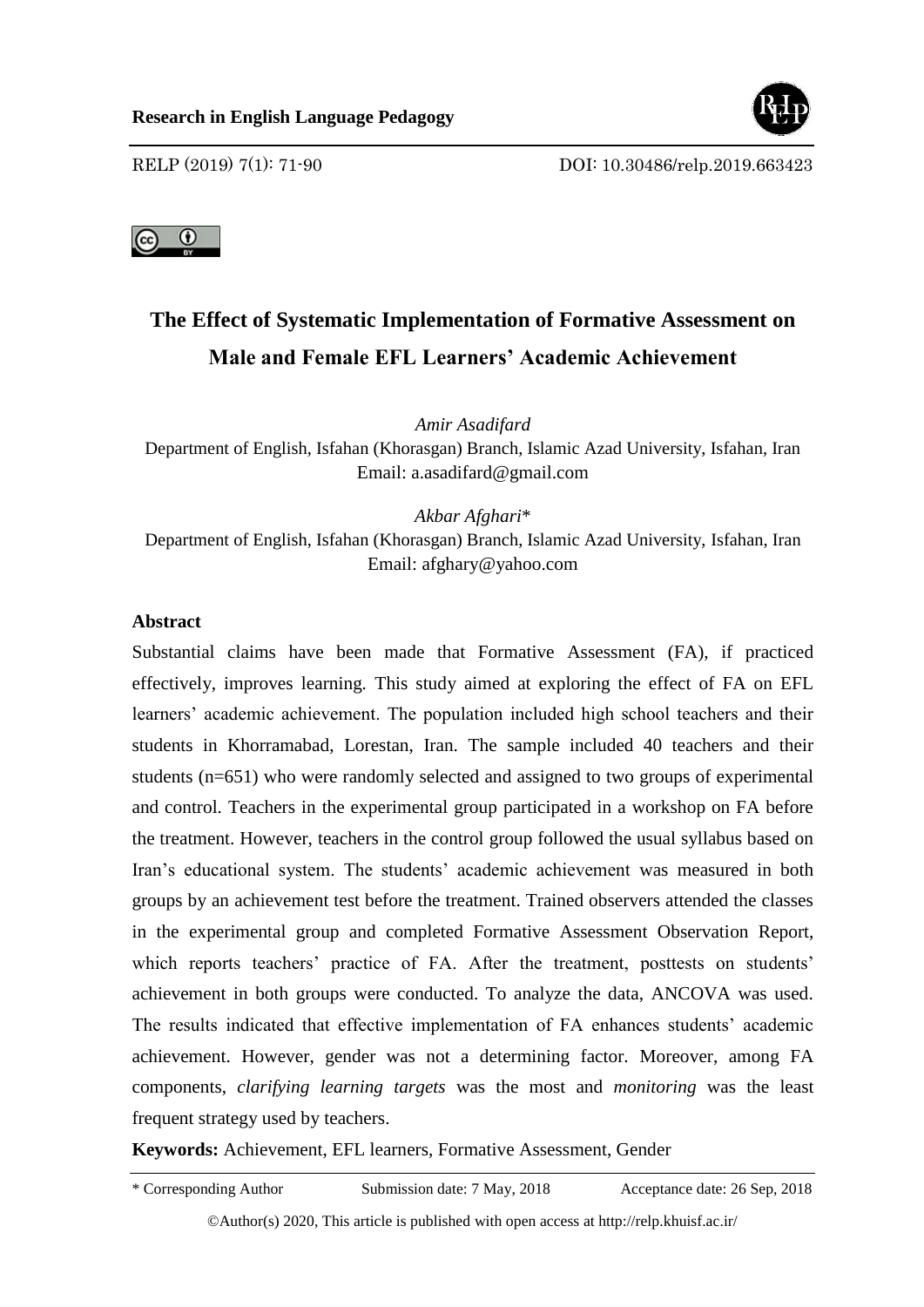## **1. Introduction**

Understanding and implementing effective classroom assessments are essential to increasing student achievement, and teachers' assessment practices are essential elements for addressing students' learning needs. Knowing about teachers' assessment practices serves as a way of finding out if teachers adopt or use effective assessment methods and strategies in order to meet the learning needs of learners (McMillan, 2010).

One type of assessment, which seems to be effective in teaching and learning environment, is formative assessment (FA). Language practitioners, districts and school personnel are increasingly being encouraged to implement FA (Black & Wiliam, 1998a) because research has indicated that this kind of assessment is a powerful means to improve both teaching and learning situation in class. FA is supposed to be one of the effective means to boost the quality of learning and teaching and one of the effective factors in pedagogy (Oswalt, 2013; Popham, 2008). The idea of FA has been around for long; however, the use of it as a technical term is recent (McDowell, Wakelin, Montgomery, & King, 2011).

Different definitions have been presented by leading authorities such as Black and Wiliam (1998a, 1998b), and Popham (2008), as to what assessment in general and FA specifically is. For instance, Black and Wiliam (1998a) defined FA as a number of activities the teachers and their students conduct to provide information which is in turn used as feedback to modify the teaching and learning environment in a positive way. From one perspective, FA can be defined in terms of what it is not. In this sense, one of the characteristics of FA is that the evaluation aspect is absent in this kind of assessment (Cizek, 2010). In other words, penalties and grades consequences are not part of FA. FA, however, is much more than this. In a broad sense, FA is considered as a collaborative process in which educators and students are involved in order to understand the students' learning and conceptual organization, diagnosis of weaknesses, areas for improvement, identification of strengths, and as a source of information that teachers can utilize in their instructional planning. Students can also use it to deepen their understanding and improve their achievement (Cizek, 2010).

In order to define the construct of FA, operationally, we drew upon one of the most agreed-upon description. Many experts in the field believe that the following strategies should be considered and implemented by classroom teachers who claim to practice FA in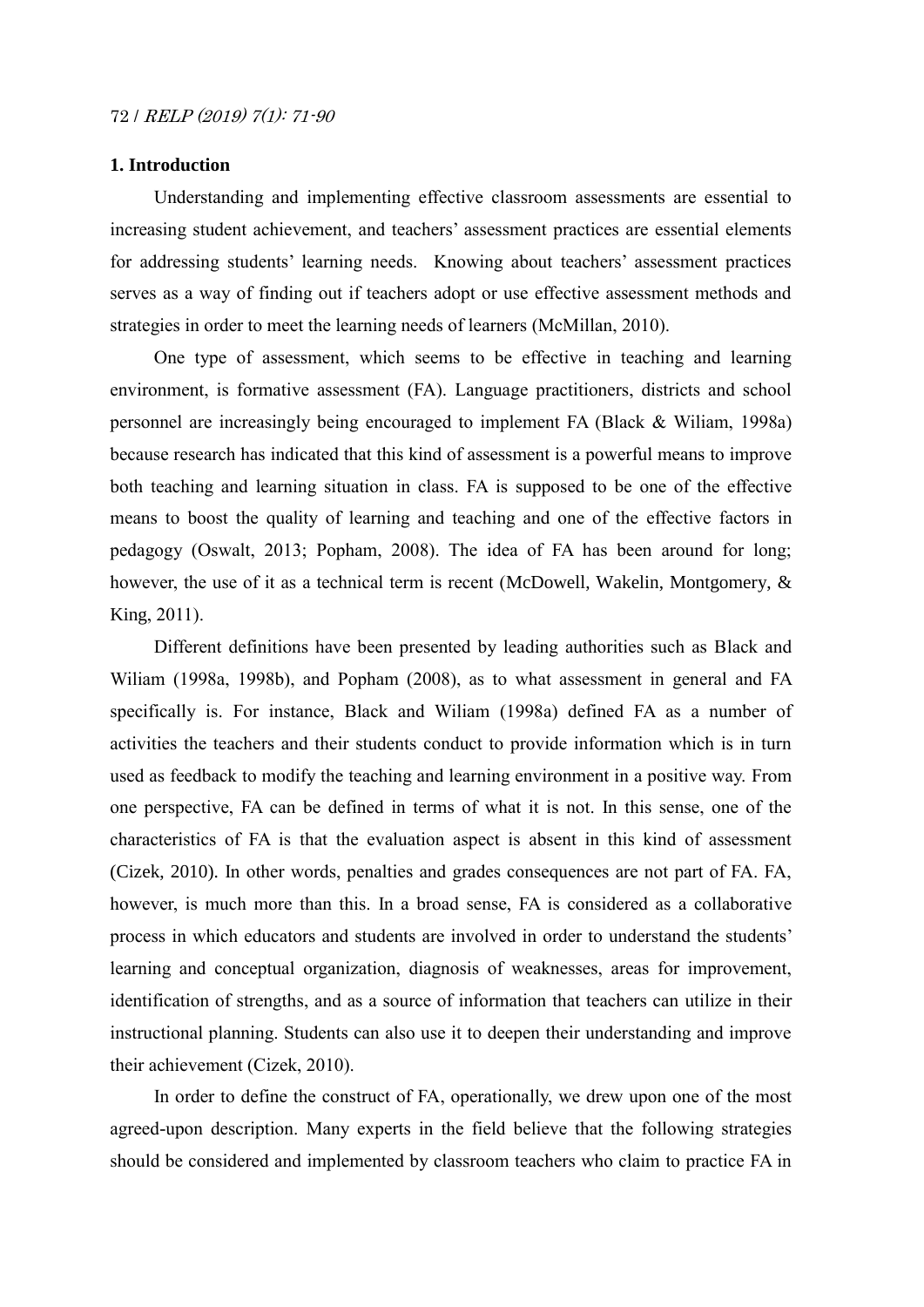their teaching practice (Bennett, 2011). These five key strategies are:

- 1. Clarifying and sharing learning intentions and criteria for success.
- 2. Engineering effective classroom discussions, questions, and learning tasks.
- 3. Providing feedback that moves learners forward.
- 4. Activating students as the owners of their own learning.
- 5. Activating students as instructional resources for one another.

As reported in the literature, FA and its effects on different variables have been investigated using a variety of methods, however, research on FA and student achievement is still scant. Therefore, the present study investigated the effect of FA on male and female Iranian high school students' academic achievement.

#### **2. Literature Review**

Different theories have been proposed to be in association with FA. According to McMillan (2010), two important skills are involved when FA is practiced for deep understanding: metacognition and self-regulation. Self-regulation is a broader construct, which encompasses metacognition, self-evaluation, self-assessment, and self-reaction. Self-regulation helps students to believe that they can manage their own learning and they are equipped with needed skills to monitor and judge their performance so that they will be able to boost deep understanding (Hattie & Timperley, 2007). Deep understanding metacognition emphasizes the process not the product of learning. Therefore, students will be encouraged to develop self-appraisal and self-management skills. This, in turn, improves their self-directed learning. Students learn, "how and when to request feedback, and they become adept at error detection and corrective skills" (McMillan, 2010, pp. 47-8).

Some researchers such as Crooks (1988) reported that grading, as it is used by many teachers, may not help learners improve their knowledge. However, grades should be used to assist students to learn. Therefore, "A classroom culture in which teachers and students are partners in learning should be established" (McManus, 2008, p. 5).

On the other hand, teachers have been always in search of ways to improve student achievement as one of the most important educational goals. The relationship between FA and student achievement has been investigated from different perspectives. For instance, Davidheiser (2013) investigated assessment literacy and the role of an effective classroom assessment implementation on student achievement. In other words, it is believed that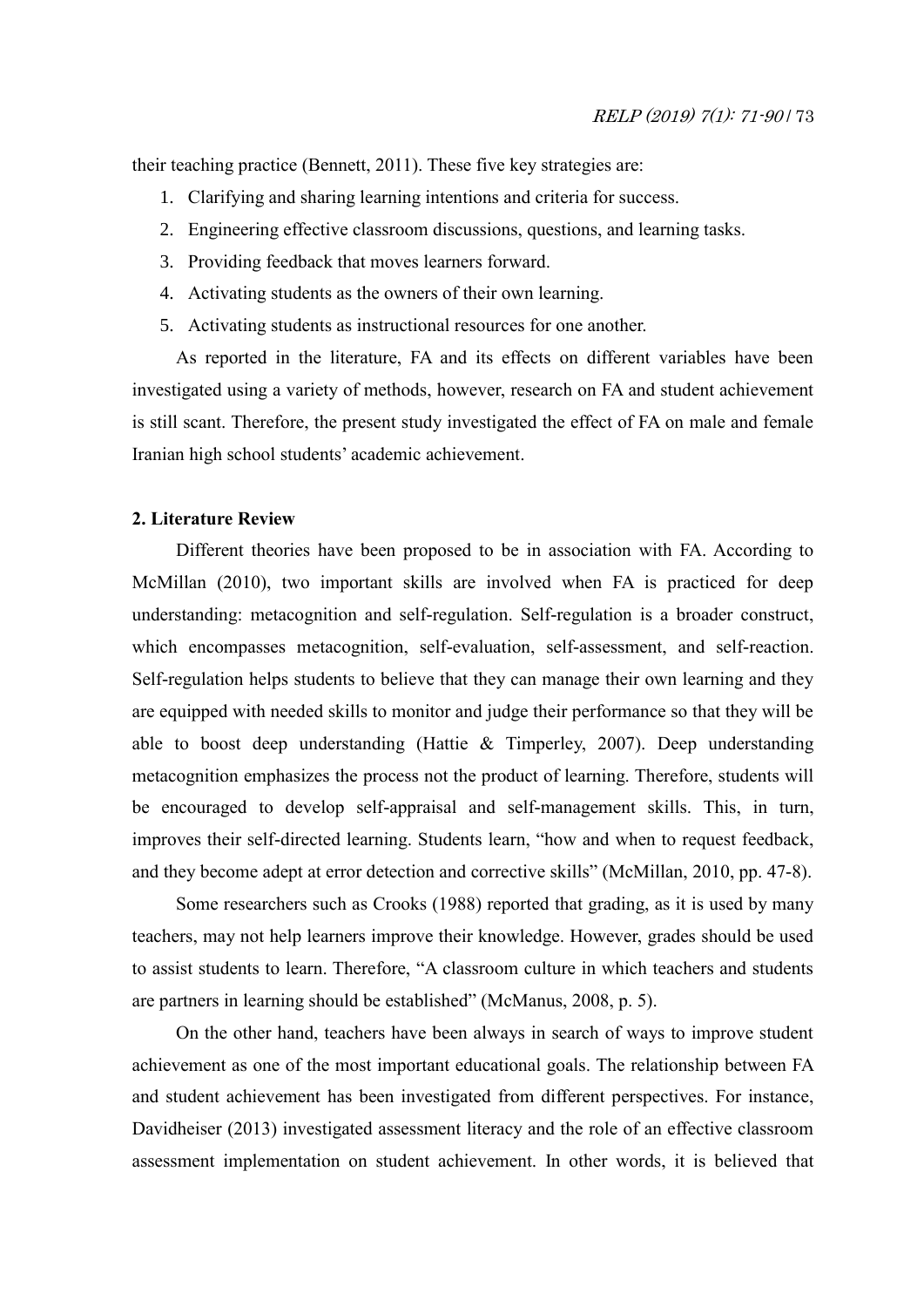teachers' assessment literacy is crucially important in building the connection between assessment quality and student achievement. It was suggested that creating sufficient time for teachers to learn, implement, and evaluate techniques connected to assessment is extremely important. It was also suggested that providing professional development on FA could help teachers learn new techniques and utilize them in their classes. Finally, it was emphasized that adequate levels of organizational support and leadership must be present and apparent with regard to reforming teachers' assessment practices (DeNome, 2015).

FA results seem to be a predictor for student achievement. As Smith (2013) reported, academic achievement can be accurately predicted by comprehensive post FAs. Based on the findings of the same study, grades were improved when FA strategies were used. Likewise, unit gains on post assessments demonstrated a statistically significant indicator for academic achievement on high stake standardized assessments.

Klute, Apthorp, Harlacher, Reale, and Research (2017) did a meta-analysis on the effectiveness of FA on achievement. The study focused, specifically, on elementary school student achievement followed by effective implementation of FA. Results of this study indicated that FA had a positive and significant effect on student academic achievement. It was also found that FA in math had larger effects, on average, on student academic achievement than did FA in reading and writing. Two studies investigated FA in spelling with special education students. Four studies examined FA in composition with older elementary school students in grades 4-6. Furthermore, it turned out that, among all subject areas, FA had larger effects on academic outcomes when other agents directed the FA. As for the subject areas, both student-directed and other-directed FA in math were effective. However, in reading, other-directed FA was more effective than student-directed FA. In writing, on the other hand, other-directed FA did not have substantively important effects, and not enough evidence was available to determine the effectiveness of studentdirected FA.

Macgregor, Spiers, and Taylor (2011) conducted a study in which they investigated the effect of formative audio feedback on student learning. They focused on the delivery of voice emails to undergraduate students and evaluated the efficacy of such feedback in FA. The results indicated that audio feedback, which better conforms to existing models of quality formative feedback, can enhance the student learning experience and can be more efficient in feedback delivery.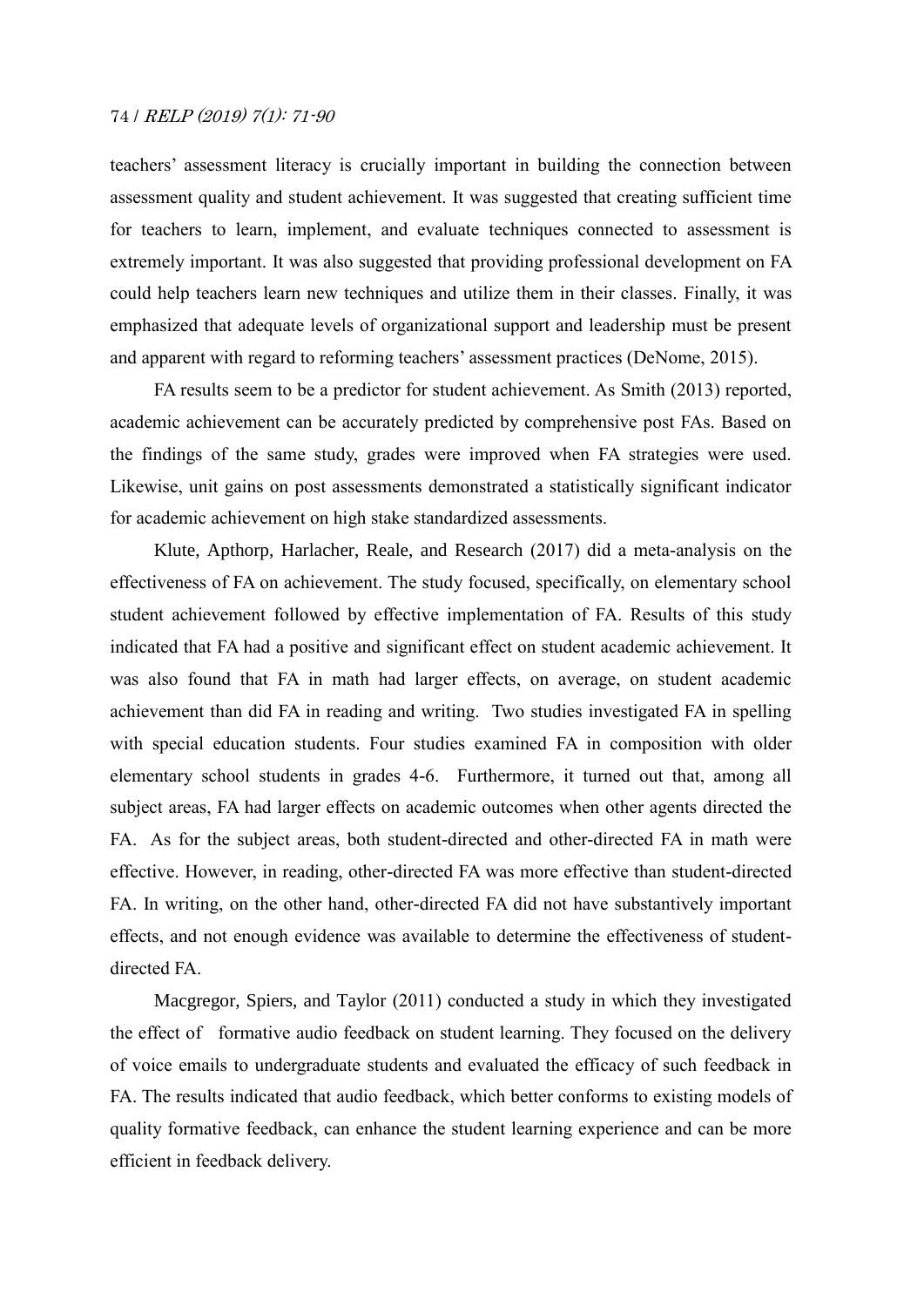## RELP (2019) 7(1): 71-90 / 75

DeNome (2015) reviewed the impact of professional development based on the principles of FA on student achievement. The study compared mathematics and reading performance data from student populations with teachers who were trained in FA to performance data from student populations with teachers who had not received training in FA. The study found that students who received instruction from teachers trained in FA had higher scores. The assessment data indicated a statistically significant difference in growth in the area of mathematics and reading.

Bangert-Drowns, Kulik, and Morgan (1991) strongly supported the idea that student academic achievement directly correlated to the number of FAs given. However, as they believe, the most important factor is that focus must not be on grades or scores for students comparison; the focus must be on the quality of work or concept to be mastered (Butler, 1987). According to Fisher and Frye (2007), "FAs are ongoing assessments, reviews, and observations in a classroom" (p. 4) which provide a "systematic process to continuously gather evidence and provide feedback about learning while instruction is under way" (Heritage, Kim, Vendlinski, & Herman, 2009, p. 24). Therefore, the learners should be engaged in the process. Furthermore, they should be continuously checked for understanding to see if FA has been conducted effectively.

Many subsequent studies investigated specific aspects of FA techniques and their academic learning benefits. Wiliam (2008) reported that teachers given supports to implement FA techniques were able to improve student achievement gaps by 50 percent. Another study conducted by Dunn and Mulvenon (2009), though, challenged research claims of some of the more seminal studies, most specifically *Inside the Black Box by*  Black and Wiliam (1998b). Dunn and Mulvenon (2009) claimed that the findings from the two seminal works did not prove that levels of academic achievement were possible through the use of FA processes.

As reported above, a large body of research has been conducted on the interrelationship between FA and achievement. However, research on the effectiveness of FA on language is not sufficient. In other words, language skills have been investigated separately, but the overall language achievement, which is the focus of this study, has not been fully explored. Furthermore, in most studies, the judgment of whether the teachers apply FA has been based on a single observation or an administration of a questionnaire. This way, that is, a single observation or report, we cannot be sure that the teachers have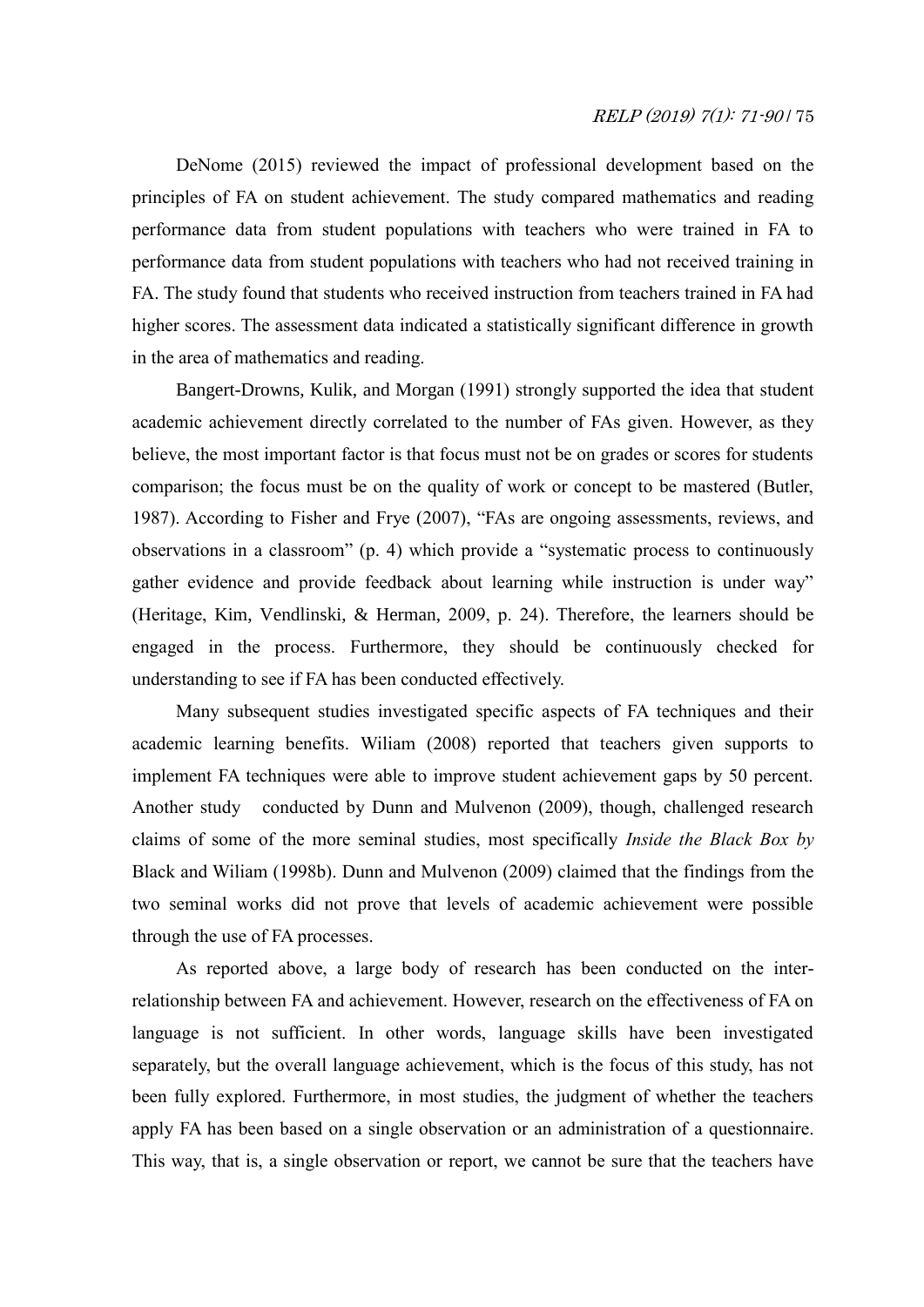used FA as a part of the class instruction. To alleviate this problem, in this study, a number of observations with sufficient time interval were used to make sure that FA is conducted as an integral part of the learning and teaching process. Considering the problems mentioned, in this study, attempts were made to explore if systematic and ongoing implementation of FA followed by a workshop on FA strategies can improve junior high school students' academic achievement. Additionally, the role of FA components and gender in improving FA were investigated. Therefore, based on the objectives of the study, the following research questions were formulated:

- 1. Does formative assessment implementation have a significant role in Iranian EFL learners' academic achievement?
- 2. Are there any differences between FA components in improving students' academic achievement?
- 3. Does gender have a role in the effect of FA on student academic achievement?

#### **3. Methodology**

## **3.1. Design and Context of Study**

In this study, academic achievement was the dependent variable and FA was the independent variable. Both the control and the experimental students' academic achievement were measured using a pretest and posttest administration of the achievement tests. Therefore, this research was a quasi-experimental study using a pretest, treatment, and delayed posttest design carried out over a period of 12 weeks with participants who were randomly assigned to experimental and control groups.

#### **3.2. Participants**

The population of the study included all high school teachers and their students in Khorramabad, Lorestan, Iran. There were 113 high schools in the city. Of these, 57 were male-student schools and 56 were female-student schools. Ninety-two English teachers were teaching in the two districts of Khorramabad at the time of the experiment. There were 37 male and 55 female teachers. The number of the students was 5984. Twenty teachers and their students participated in the study. The number of students was 651. According to a self-report checklist filled out by these teachers, they had not been using FA systematically in their classes before this study. This sample consisted of teachers who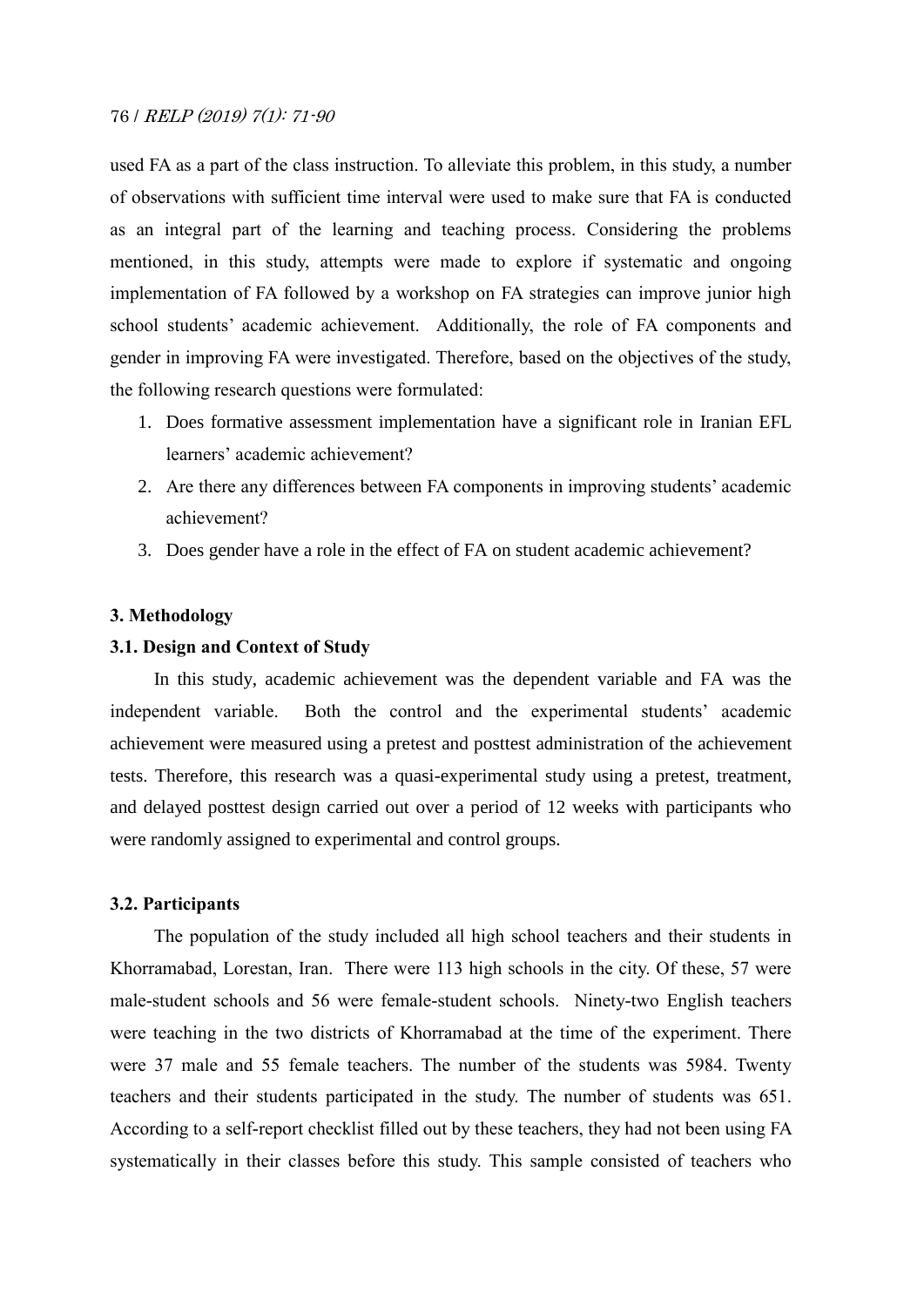were teaching in 3rd grade classes of junior high schools during the experiment in 2016- 2017 academic year. Identification of participating school district, teachers, and students were kept confidential. The experimental group teachers consisted of 8 male teachers and 12 female teachers. The teachers varied in years of experience (7 to 25 years of educational teaching experience).

According to Statistics Office of Lorestan Education Organization, there were 103 junior high schools in Khorramabad. Of these, 57 were male-student schools and 56 were female-student schools. Ninety-two English teachers were teaching in the two district of Khorramabad at the time of the experiment. There were 37 male teachers who were teaching in males' classes and 55 female teachers who were teaching in females' classes. The number of the students was 5984. There were 3139 male and 2845 female students.

After the teachers were asked to cooperate, through an official letter by the Education Organization of Lorestan, 40 teachers agreed to participate in this study. According to a self-report checklist filled out by these teachers, they had not been using FA systematically in their classes before the study. The teachers, then, were randomly assigned to control and experimental groups. Therefore, sampling started with availability of subjects (teachers who were willing to participate). Then, random assignments were done for the experiment and control groups.

The experimental group consisted of 8 male teachers and 12 female teachers. The average years of experience was 15.5 and the median was 13.5. The total number of student participants in the experimental group was 371. Of these participants, there were 150 male and 221 female students. It was expected that the participating teachers would systematically include the attributes of FA in their daily classroom instruction. Teachers were trained and encouraged to consider and implement the components of FA that is, articulating learning targets, monitoring, providing feedback, and promoting self- and peerassessment.

The control group consisted of 9 male and 11 female teachers. The average years of experience for the control group was 18.7 and the median was 21 years. The total number of student participants in the control group was 280. Of this number, there were 111 male and 169 female students. Since the teachers in the control group did not take part in the workshop, they did not focus on FA strategies. However, they continued to instruct their students using the national curriculum and the country learning standards.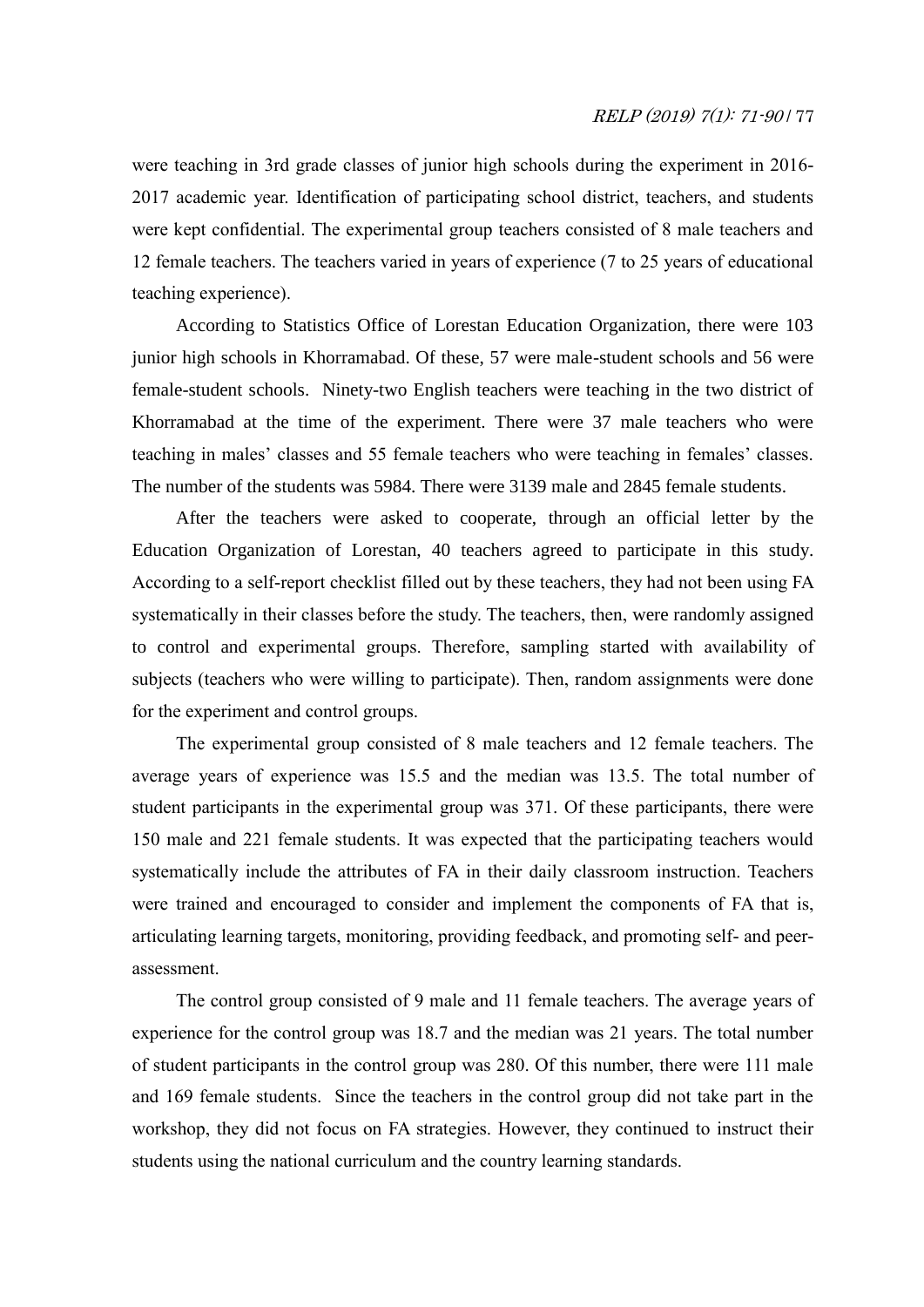#### **3.3. Instruments**

Two instruments were used in this study: a) Formative Assessment Observation Report developed by Oswalt (2013), and b) the achievement tests developed by the researchers. In order to collect data on the teachers' use of FA, Formative Assessment Observation Report was used. The instrument was piloted, developed, validated, and used by Oswalt (2013). Oswalt (2013) reports that the instrument was constructed around five components of formative assessment: understanding learning targets, monitoring student learning, feedback, self-assessment, and peer assessment. There were 20 items in the instrument rated on a 1-5 Likert-type scale. The instrument was evaluated on the basis of reliability across time, reliability across raters, and reliability of scale. In order to gather evidence regarding content validity, Oswalt (2013) gave the suggested 28 items, grouped into five formative assessment components, to faculty members who were considered experts in the field. They reviewed and approved of the suggested potential items and their grouping, providing a basis for content validity for the instrument.

Two achievement tests were used to collect data on students' progress during a semester. In order to know if systematic and ongoing implementation of FA can enhance students' academic achievement, two parallel achievement tests were used prior to and after the treatment. The tests, which were parallel, included language skills and subskills covered in the course book. To measure students' academic achievement, these two tests were given to the students in the experimental as well as the control groups. The tests contained two subtests: reading and writing section, and listening section. These two subtests accounted for 60% and 40% of the total mark, respectively. Both tests contained a variety of questions which are usually used to measure students' achievement on the materials covered during the first semester of a typical academic year. The tests were based on the books which are presently taught at junior high schools across the country. These tests scores range from zero to twenty points. The tests were in compliance with those developed by the Curriculum and Textbooks Development Office of Ministry of Education. They were also given to 3 evaluators to check their congruence with the content of the book hence their validity was ensured. In addition to this, based on the scores obtained, the reliability of the tests was calculated for both tests using Cronbach alpha reliability test. The reliability of the two tests were .77 and .81, respectively.

### **3.4. Data Collection Procedure**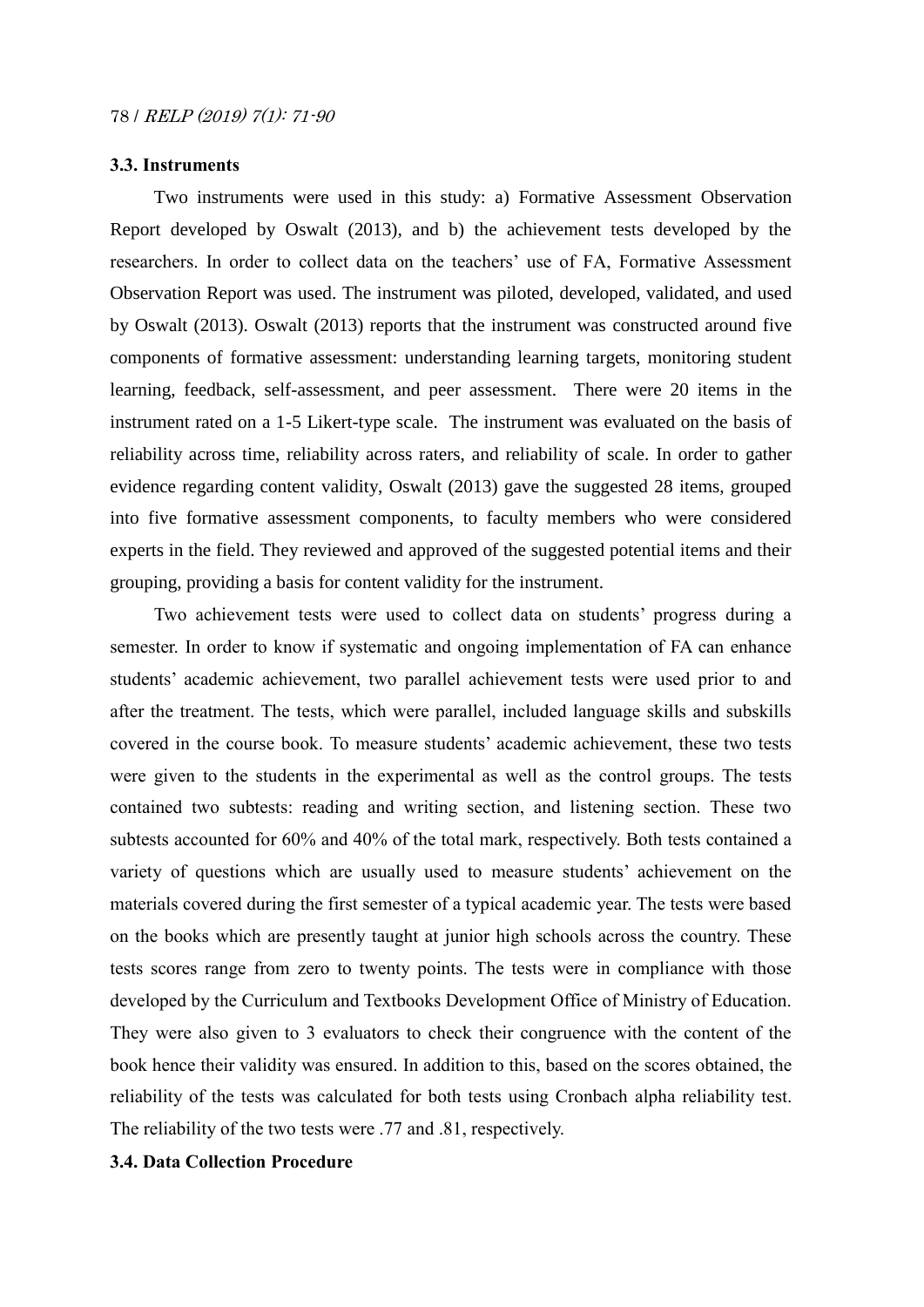## RELP (2019) 7(1): 71-90 / 79

Before the treatment, one of the achievement tests was administered as the pretest to the students in both experimental and control groups. During the semester, the classes in the experimental group were observed by trained observers three times. They were TEFL senior students who were studying at Tabatabaee campus of Farhangian University in Lorestan. There was a three-week time interval between observations to make sure that the teachers were utilizing FA continuously. The average score for all observations was considered as the teachers' score for FA implementation. The score was the result of the Formative Assessment Observation Report (Oswalt, 2013), which was completed by the observers in the class time.

Teachers in the experimental group utilized FA strategies based on the training they had in the workshop which was held prior to the treatment. In that workshop, they became familiar with the nature of FA and its strategies. The teacher participants were also taught how to use FA strategies in their classes. These teachers received professional development about the attributes of FA, the strategies associated with FA, and how to implement these in classrooms as part of the teaching process. Based on the reports by the class observers, the teachers in the experimental group utilized FA strategies which were presented at the workshop. Detailed information on the use of FA strategies by the teachers in the experimental group appears in Table 4 bellow.

The training workshop consisted of an overview of the philosophy and more specific training on the successful implementation of FA based on the works of Black and Wiliam (1998b), Heritage (2010), McManus (2008), Popham (2008), and Stiggins (2005). The first meeting occurred prior to the beginning of the school year. The experimental group teachers were presented with an overview of FA and its attributes. The workshop was scheduled to be held one week later. The workshop which lasted for 12 hours covered topics related to FA. These topics included FA and related research, the impact of FA on students' learning, the goals of implementing FA and how students can be trained to be responsible for their own learning, FA procedures and application, and instructional adjustments in doing FA.

Participating teachers in the control group continued to instruct their students as they normally did. These teachers continued to follow the school and district's curriculum guides and national education organization standards for learning. They had not received additional professional development on FA. Participating students in the control group took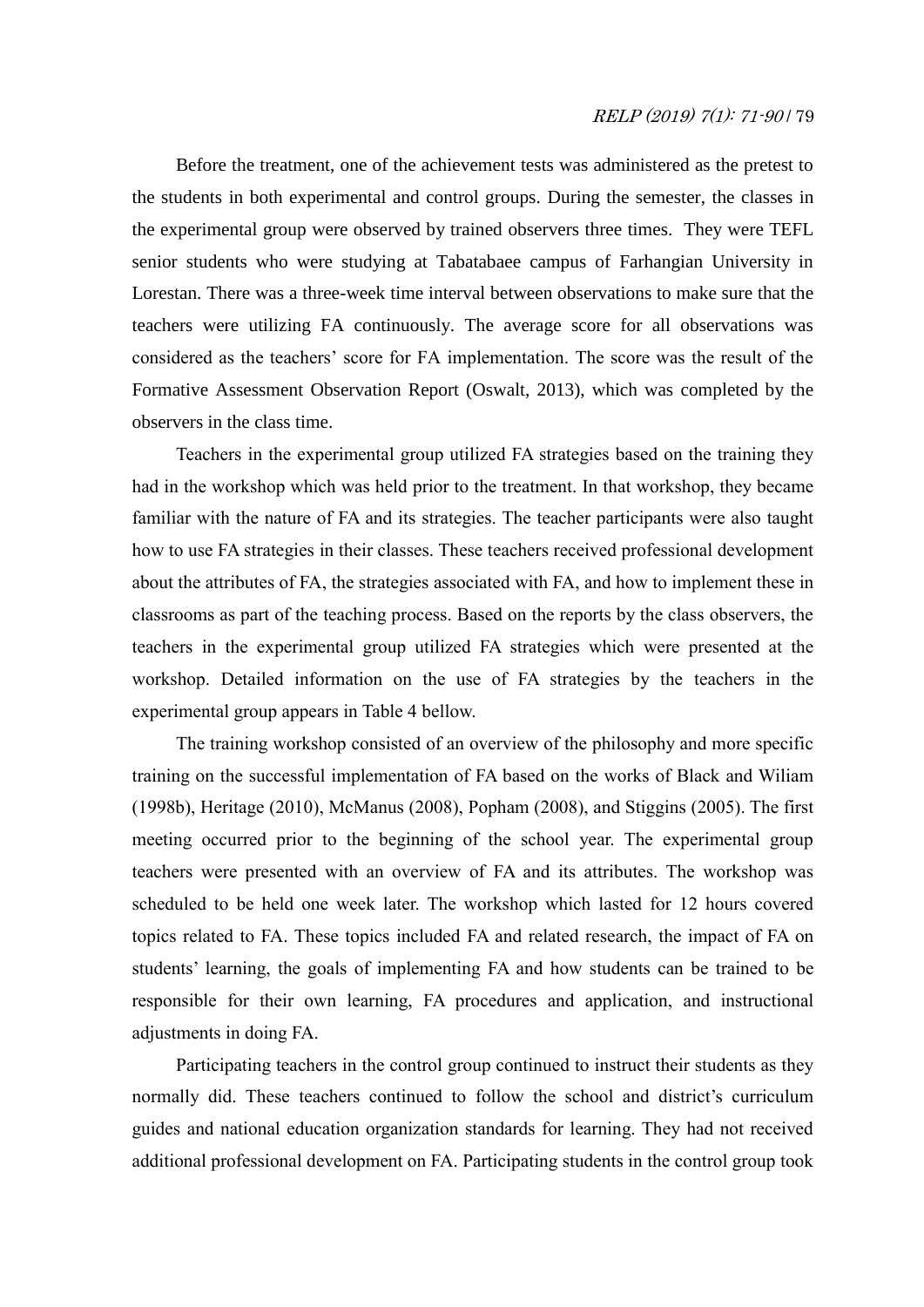part in class as normal. At the end of the semester, the posttest was conducted on students' achievement in both groups. The results of the pretests and posttests on academic achievement in the control and experimental groups were compared to discover if the systematic use of FA strategies had a statistically significant impact on students' academic achievement.

### **3.5. Data Analysis Procedure**

To analyze the data obtained in the study, analysis of covariance (ANCOVA) was used. Pallant (2011) states that analysis of covariance is an extension of ANOVA that allows you to explore differences between group means while statistically controlling for an additional variable (in this case pretest). The scores on the pretest are treated as a covariate to control for pre-existing differences between the groups. It is also useful when it is impossible to randomly assign participants to the different groups, but instead have to use existing groups (e.g., classes of students). In the case of this study, there were differences between the scores of students' pretests hence doing ANCOVA was justified. The control group consisted of 9 male and 11 female teachers. The total number of students in the control group was 280 including 111 male and 169 female students.

## **4. Results**

Based on the objectives of the study, three research questions were formulated the results of which are presented in this section. As for the first research question, a One-way ANCOVA was conducted to determine a statistically significant difference between the control and the experimental groups' achievement test controlling for their pretest.

The experimental group included the classes in which FA had been continuously implemented and the control group included the classes in which teachers had not been using FA as an integral part of their teaching.

Preliminary checks were conducted to ensure that the assumptions underlying ANCOVA had been met. One assumption is measurement of the covariate. This assumption specified that the covariate should be measured before the treatment or experimental manipulation begins. This is not tested statistically, but instead forms part of the research design and procedures. This assumption was met because, as mentioned, pretest on academic achievement (the covariate) was done prior to the study. Another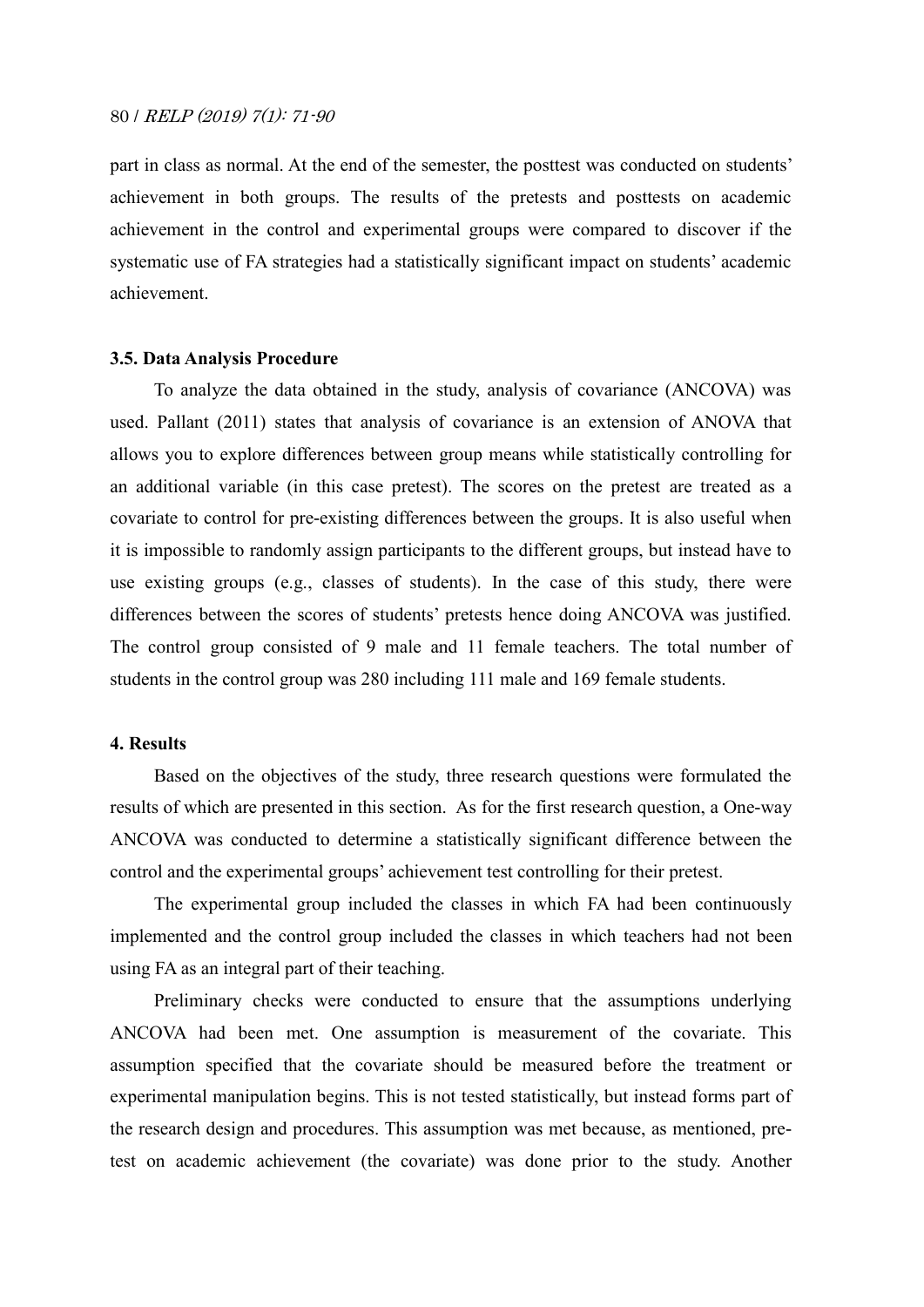assumption was reliability of the covariate. This assumption which concerns the reliability of the covariate is also part of the research design, and involves choosing the most reliable measuring tools available. This assumption was also taken care of since, as reported in the instrument section, the internal consistency reliability of the covariate was checked by calculating Cronbach alpha for the test of academic achievement. The final assumption was homogeneity of regression slopes and equality of variances which concerns the relationship between the covariate and the dependent variable for each of the groups. There should be no interaction between the covariate and the treatment or experimental manipulation. This is done through statistical procedures. In this case, Table 1 shows the results for the test of equality of variances.

Table1.

*Levene's Test of Equality of Error Variances*

|         | A£1<br>$\boldsymbol{u}$ | df2 | r.<br>Sig. |
|---------|-------------------------|-----|------------|
| 128.986 |                         | 649 | .000       |

Dependent Variable: PostAchievement

As it is apparent from the output of Table 1, variances seem not to be homogeneous (p<0.05). However, according to Leech, Barrett, & Morgan (2005) if the assumption of homogeneity of variance had not be met (found significant), it would not be a major problem providing the cell sizes are equal (i.e., the largest group size is not more than  $1\frac{1}{2}$ ) times greater than the smallest group size). This is the case for two reasons, first, the ANCOVA statistic is a robust statistic and second, because of the way SPSS calculates the ANCOVA. Therefore, we were able to continue the procedure. Table 2 indicates the descriptive statistics for the two groups.

#### Table 2.

*Descriptive Statistics for Achievement*

| FA           | Mean    | Std. Deviation |     |
|--------------|---------|----------------|-----|
| Experimental | 17.5499 | 1.40638        | 371 |
| Control      | 15.9250 | 2.67701        | 280 |
| Total        | 16.8510 | 2.20229        | 651 |

Dependent Variable: PostAchievement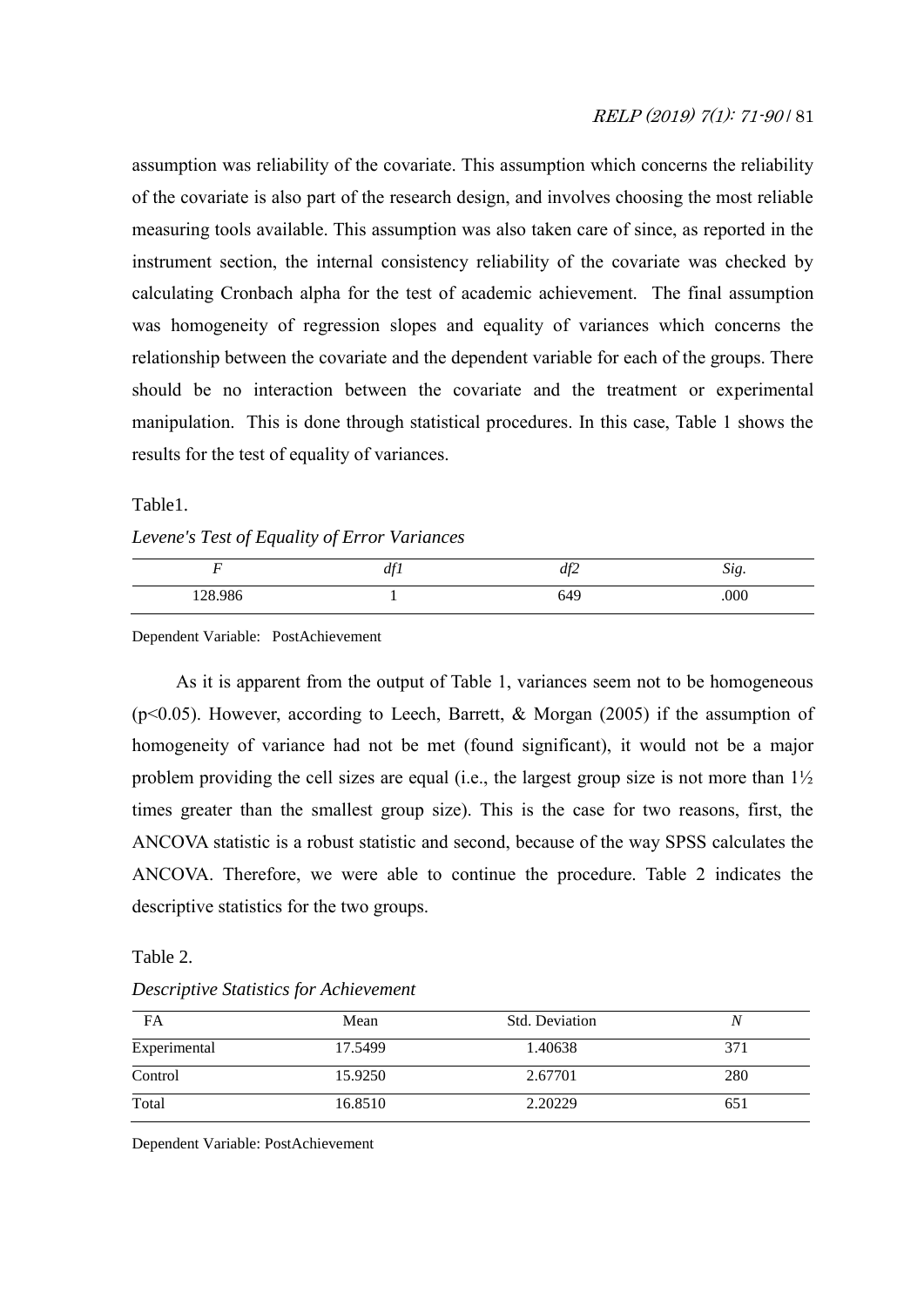After adjusting for pre-intervention scores, there was a significant difference between the experimental and control groups on post-intervention scores on student academic achievement, F  $(1, 649) = 128.98$ ,  $p = 0.01$ . The significance level was set at 0.05. Furthermore, based on the figure for partial eta squared, the effect of FA on achievement was nearly strong. Table 3 shows ANCOVA results for the dependent variable, in that, student academic achievement.

### Table 3.

|                        | Type III Sum |                |             |                  |      |                     |
|------------------------|--------------|----------------|-------------|------------------|------|---------------------|
| Source                 | of Squares   | df             | Mean Square | $\boldsymbol{F}$ | Sig. | Partial Eta Squared |
| <b>Corrected Model</b> | $421.556^a$  | $\overline{2}$ | 210.778     | 50.013           | .000 | .134                |
| Intercept              | 4449.970     | 1              | 4449.970    | 1055.873         | .000 | .620                |
| PreAhivement           | .261         | 1              | .261        | .062             | .803 | .000                |
| <b>FA</b>              | 417.485      | 1              | 417.485     | 99.059           | .000 | .26                 |
| Error                  | 2730.991     | 648            | 4.214       |                  |      |                     |
| Total                  | 188008.000   | 651            |             |                  |      |                     |
| <b>Corrected Total</b> | 3152.547     | 650            |             |                  |      |                     |

# *Tests of Between-Subjects Effects*

Dependent Variable: PostAchivement

Based on the second research question, it was meant to know which component of FA had a more powerful effect on student achievement. In order to explore this question, a number of steps were taken. First, for the twenty teachers in the experimental group, each component mean score was sorted out from the largest to the smallest value. In other words, it was made clear which teachers utilized each component of FA more than the others. Teachers' scores for the first five highest scores for each FA component were considered the basis for achievement scores of the same teachers. The mean scores for different components of FA were then calculated. Table 4 shows the descriptive statistics for FA components used by teachers. Based on the descriptive statistics reported in Table 4 below, the mean scores for learning targets, self-assessment, and peer-assessment were more than other components. On the other hand, monitoring score was the lowest among FA components.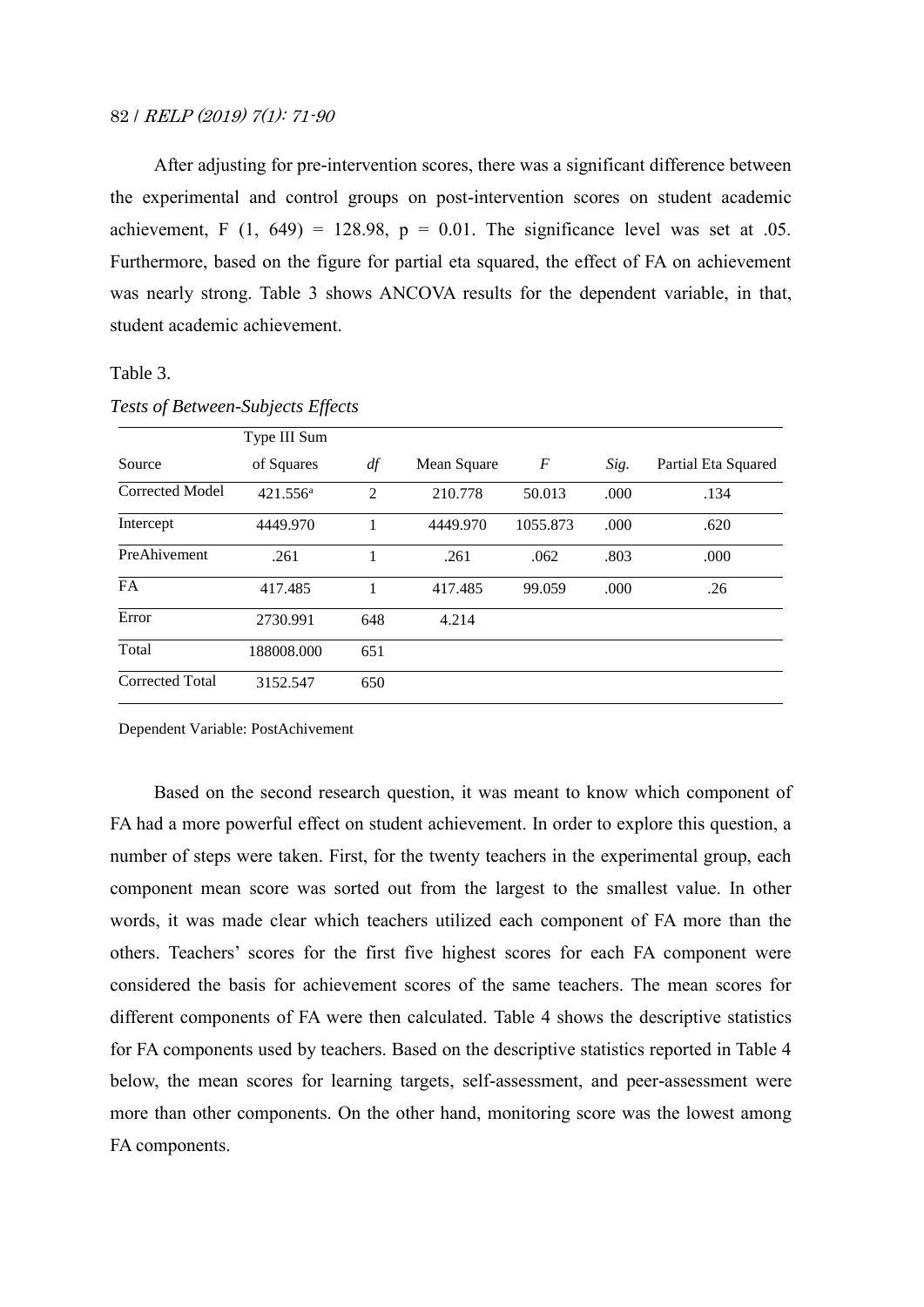## Table 4.

|             | 95% Confidence Interval for |         |         |        |                                                                                 |         |       |       |
|-------------|-----------------------------|---------|---------|--------|---------------------------------------------------------------------------------|---------|-------|-------|
|             |                             |         |         |        |                                                                                 | Mean    |       |       |
|             | N                           | Mean    |         |        | <i>Std.</i> Deviation <i>Std.</i> Error Lower Bound Upper Bound Minimum Maximum |         |       |       |
| <b>LT</b>   | 86                          | 30.1395 | 1.51977 | .16388 | 29.8137                                                                         | 30.4654 | 26.00 | 33.00 |
| MON.        | 94                          | 29.0745 | 2.31516 | .23879 | 28.6003                                                                         | 29.5487 | 21.00 | 32.00 |
| <b>FEED</b> | 100                         | 29.2900 | 2.34540 | .23454 | 28.8246                                                                         | 29.7554 | 21.00 | 34.00 |
| <b>SELF</b> | 85                          | 30.0824 | 1.72662 | .18728 | 29.7099                                                                         | 30.4548 | 26.00 | 34.00 |
| <b>PEER</b> | 91                          | 30.0110 | 1.56698 | .16426 | 29.6846                                                                         | 30.3373 | 26.00 | 33.00 |
| Total       | 456                         | 29.6974 | 1.99022 | .09320 | 29.5142                                                                         | 29.8805 | 21.00 | 34.00 |

## *Descriptive Statistics for FA Components*

In order to know if there were any meaningful differences between the students' scores on academic achievement, achievement scores for the students were compared to students' achievement in other groups. A One-way ANOVA was used to know if there were any meaningful differences between the five groups. Before that, preliminary tests had been done to know how it would be possible to compare the means. To test the homogeneity of variances Levene's test was conducted and the following output (Table 5) emerged.

## Table 5.

*Test of Homogeneity of Variances for FA Components*

| evene<br>$+0.110 + 0.012$<br>usuc | $T^{\prime}$<br>u<br>$\cdot$ | T<br>∼ |      |
|-----------------------------------|------------------------------|--------|------|
| $\sim$ $\sim$ $\sim$<br>ູບ ເປ     |                              | л.     | .000 |

 As Table 5 indicates, the test of homogeneity of variances was not significant. Therefore, the ANOVA test was conducted with Robust Tests of Equality of Means. Based on these tests, F test was significant. The results appear in Table 6.

#### Table 6.

*Robust Tests of Equality of Means*

|                | Statistic <sup>a</sup> | d†1 | df2     | Sig. |  |
|----------------|------------------------|-----|---------|------|--|
| Welch          | 419.د                  |     | 224.809 | .000 |  |
| Brown-Forsythe | $17^\circ$             |     | 410.035 | .000 |  |

*a. Asymptotically F distributed.*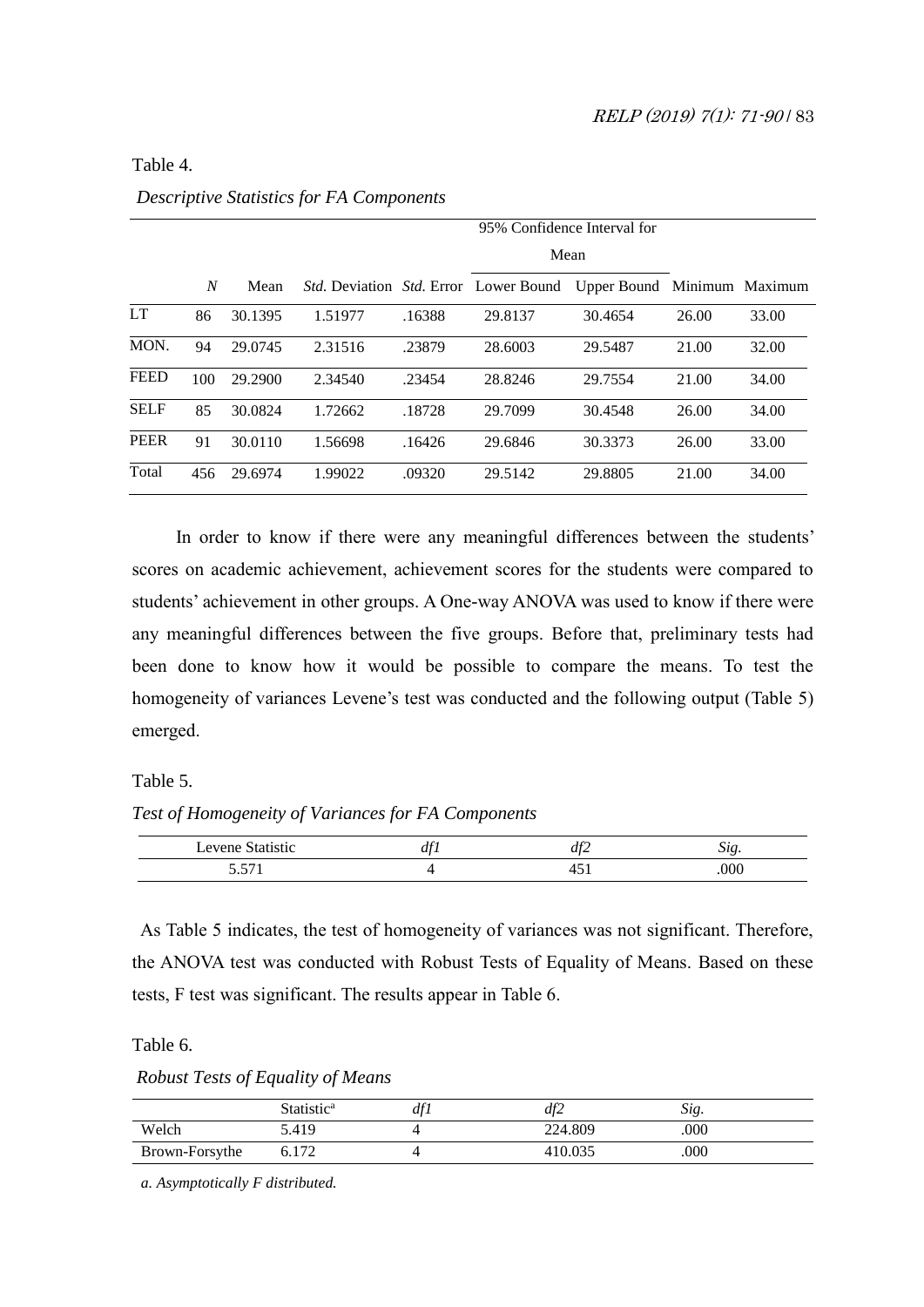As shown in Table 6 above, there were significant differences between the five FA components in improving students' achievement. Using the Welch statistic, it was found that F  $(4, 224.80) = 5.41$ , p < .05. Since the a priori alpha level were set at .05, it was concluded that the adjusted F ratio was significant. Since the p value is smaller than .05, the null hypothesis was rejected and proceeding to comparing the group means was justified. Table 7 shows that the difference was significant.

## Table 7.

|                       | Sum of Squares | df  | Mean Square | F     | Sig. |
|-----------------------|----------------|-----|-------------|-------|------|
| <b>Between Groups</b> | 91.430         | 4   | 22.857      | 6.026 | .000 |
| Within Groups         | 1710.807       | 451 | 3.793       |       |      |
| Total                 | 1802.237       | 455 |             |       |      |

#### *ANOVA Results for FA Components*

Based on the ANOVA Post Hoc tests, there was a significant difference between clarifying learning targets, monitoring, and feedback. There was also a statistically significant difference between monitoring and self-assessment, and also between monitoring and peer assessment. Finally, a significant difference was found between feedback and self-assessment. Therefore, it was concluded that there were significant differences among FA components to improve student achievement. Table 8 shows the statistical figures for FA components.

To investigate the third research question, a One-way ANCOVA was conducted to determine a statistically significant gender difference between the control and the experimental groups' achievement test controlling for their pretest. The experimental group included the classes in which FA had been continuously implemented and the control group included the classes in which teachers had not been using FA as an integral part of their teaching. Preliminary checks were conducted to ensure that there was no violation of the assumptions of normality, linearity, homogeneity of variances, homogeneity of regression slopes, and reliable measurement of the covariate. Table 9 shows the results for the test of equality of variances.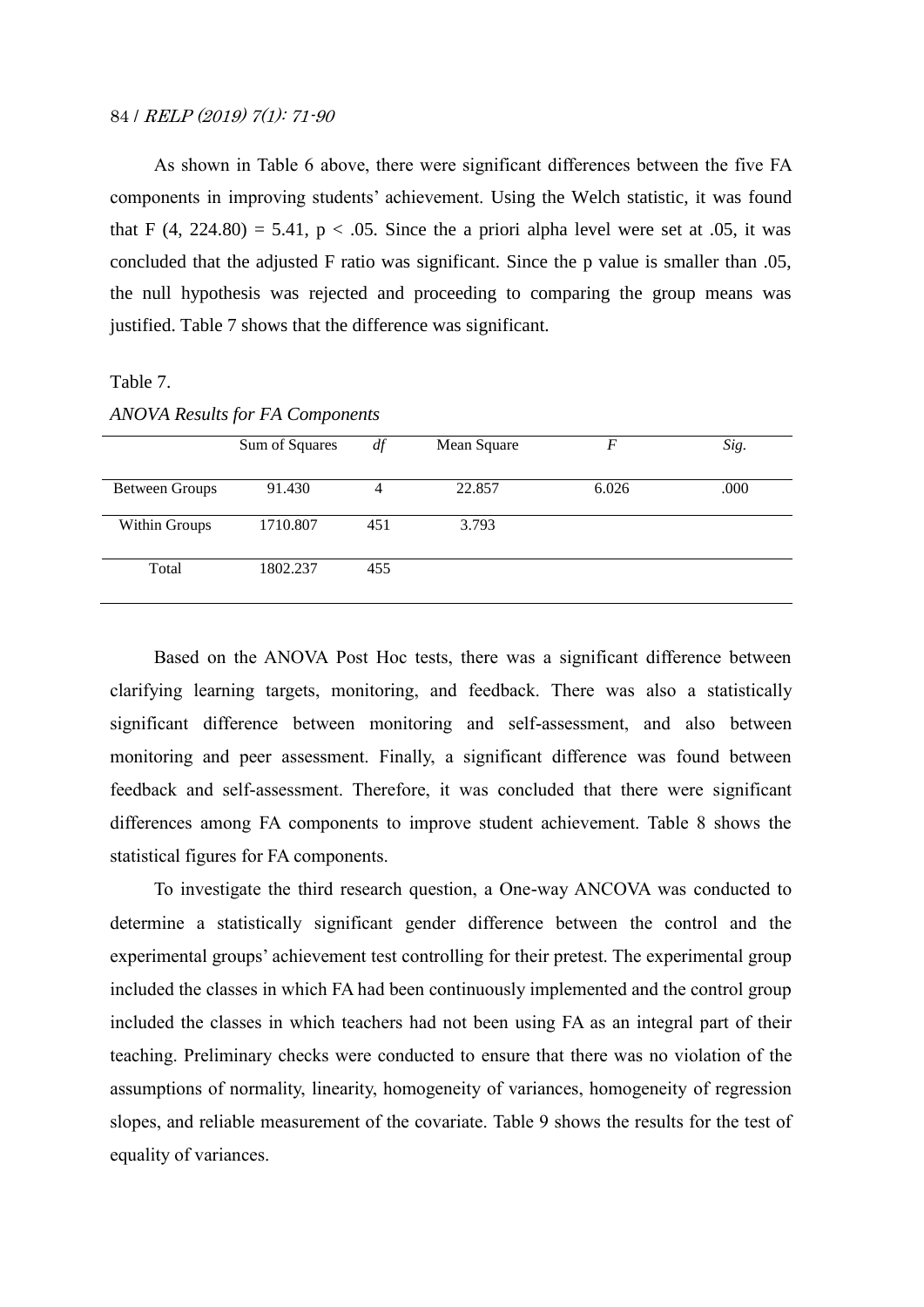# Table 8.

| <b>Tukey HSD</b> |             |                         |            |       |             |                         |
|------------------|-------------|-------------------------|------------|-------|-------------|-------------------------|
|                  |             | Mean Difference (I-     |            |       |             | 95% Confidence Interval |
| (I) group        | (J) group   | J)                      | Std. Error | Sig.  | Lower Bound | <b>Upper Bound</b>      |
| LT               | MON.        | $1.06507*$              | .29063     | .003  | .2691       | 1.8610                  |
|                  | <b>FEED</b> | $.84953*$               | .28643     | .026  | .0650       | 1.6340                  |
|                  | <b>SELF</b> | .05718                  | .29789     | 1.000 | $-0.7587$   | .8730                   |
|                  | <b>PEER</b> | .12855                  | .29291     | .992  | $-.6737$    | .9308                   |
| MON.             | <b>LT</b>   | $-1.06507$ *            | .29063     | .003  | $-1.8610$   | $-.2691$                |
|                  | <b>FEED</b> | $-21553$                | .27980     | .939  | $-0.9819$   | .5508                   |
|                  | <b>SELF</b> | $-1.00788$ <sup>*</sup> | .29152     | .005  | $-1.8063$   | $-.2095$                |
|                  | <b>PEER</b> | $-.93652*$              | .28643     | .010  | $-1.7210$   | $-.1520$                |
| <b>FEED</b>      | <b>LT</b>   | $-.84953*$              | .28643     | .026  | $-1.6340$   | $-.0650$                |
|                  | MON.        | .21553                  | .27980     | .939  | $-.5508$    | .9819                   |
|                  | <b>SELF</b> | $-0.79235$              | .28734     | .048  | $-1.5793$   | $-.0054$                |
|                  | <b>PEER</b> | $-.72099$               | .28217     | .081  | $-1.4938$   | .0518                   |
| <b>SELF</b>      | LT          | $-.05718$               | .29789     | 1.000 | $-.8730$    | .7587                   |
|                  | MON.        | 1.00788*                | .29152     | .005  | .2095       | 1.8063                  |
|                  | <b>FEED</b> | $.79235*$               | .28734     | .048  | .0054       | 1.5793                  |
|                  | <b>PEER</b> | .07136                  | .29379     | .999  | $-0.7333$   | .8760                   |
| <b>PEER</b>      | <b>LT</b>   | $-12855$                | .29291     | .992  | $-.9308$    | .6737                   |
|                  | MON.        | .93652*                 | .28643     | .010  | .1520       | 1.7210                  |
|                  | <b>FEED</b> | .72099                  | .28217     | .081  | $-.0518$    | 1.4938                  |
|                  | <b>SELF</b> | $-07136$                | .29379     | .999  | $-.8760$    | .7333                   |

|  |  | Multiple Comparisons Based on Tukey Test for FA Components |
|--|--|------------------------------------------------------------|
|  |  |                                                            |

\*. *The mean difference is significant at the 0.05 level*.

### Table 9.

*Levene's Test of Equality of Error Variances*

|               | 1c1<br>$\mu$ | df2 | $\Im \sigma$ |
|---------------|--------------|-----|--------------|
| 1712<br>1.713 |              | 649 | ۵۰.<br>.     |

Dependent Variable: PostAchievement

The significance level was set at .05. As it is apparent from Table 9, the assumption of homogeneity of variances is met because  $p(0.191)$  is greater than  $\alpha(0.05)$ . Therefore, continuing with ANCOVA was statistically justified. It was concluded from the output that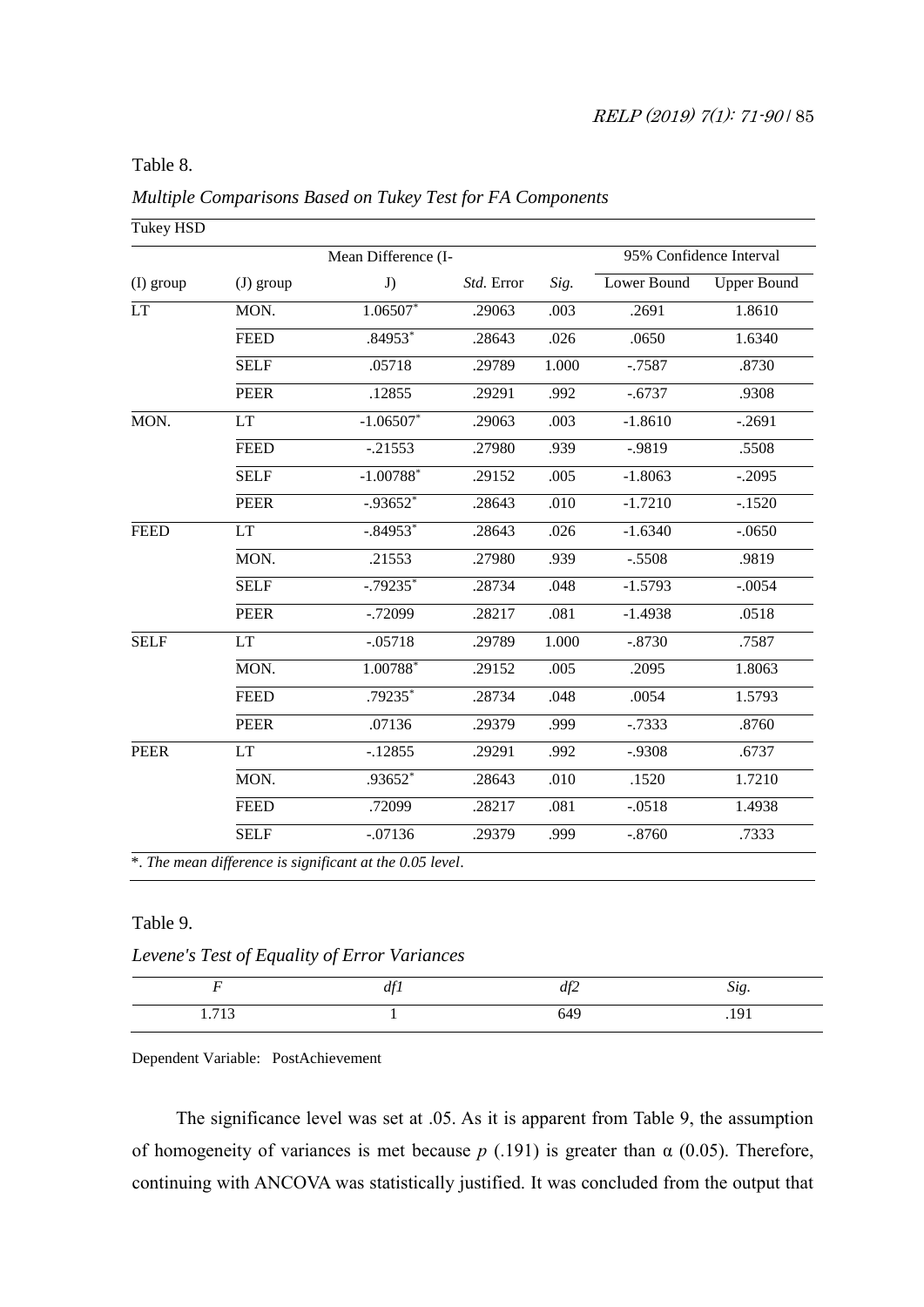there was not a significant difference between the experimental and control groups on postintervention scores on student academic achievement with regard to students' gender, F (1,  $(649) = 0.233$ ,  $p=0.630$ . In other words, gender was not a determining factor in students' academic achievement following FA implementation by the teachers. Table 10 indicates detailed statistical figures.

## Table 10.

|                                                       | Dependent Variable: Post Achivement |     |          |                  |      |             |           |                    |
|-------------------------------------------------------|-------------------------------------|-----|----------|------------------|------|-------------|-----------|--------------------|
|                                                       | Type III Sum                        |     | Mean     |                  |      | Partial Eta | Noncent.  | Observed           |
| Source                                                | of Squares                          | df  | Square   | $\boldsymbol{F}$ | Sig. | Squared     | Parameter | Power <sup>b</sup> |
| Corrected Model                                       | 5.201 <sup>a</sup>                  | 2   | 2.600    | .535             | .586 | .002        | 1.071     | .139               |
| Intercept                                             | 4921.579                            |     | 4921.579 | 1013.293         | .000 | .610        | 1013.293  | 1.000              |
| PreAchivement                                         | 3.927                               |     | 3.927    | .809             | .369 | .06         | .809      | .146               |
| sGender                                               | 1.130                               |     | 1.130    | .233             | .630 | .000        | .233      | .077               |
| Error                                                 | 3147.346                            | 648 | 4.857    |                  |      |             |           |                    |
| Total                                                 | 188008.000                          | 651 |          |                  |      |             |           |                    |
| <b>Corrected Total</b>                                | 3152.547                            | 650 |          |                  |      |             |           |                    |
| a. R Squared = $.002$ (Adjusted R Squared = $-.001$ ) |                                     |     |          |                  |      |             |           |                    |
| b. Computed using alpha $= .05$                       |                                     |     |          |                  |      |             |           |                    |

#### *Tests of Between-Subjects Effects*

## **5. Discussion**

An analysis of data for the first research question revealed that ongoing implementation of FA had a significant impact on students' academic achievement. This implied that the teachers who use FA strategies effectively in their classrooms can expect their students perform better in their achievement tests. As for the second research question, findings indicated that, among the five components of FA, teachers in the experimental group used *clarifying learning targets* more than the others. The second most frequent FA strategy utilized by teachers was *self-assessment* and *Peer*-*assessment* stood at third place. This implied that most of the teachers preferred to reassure the students of what they were expected to do and make learning targets clear for them. They also tried to encourage students to have self- and peer-assessment as the criteria for success. *Giving feedback* and *monitoring* were the least FA strategies practiced by teachers in the experimental group. This implied that teachers found them less effective. The reason may be that the first three components are more student-centered.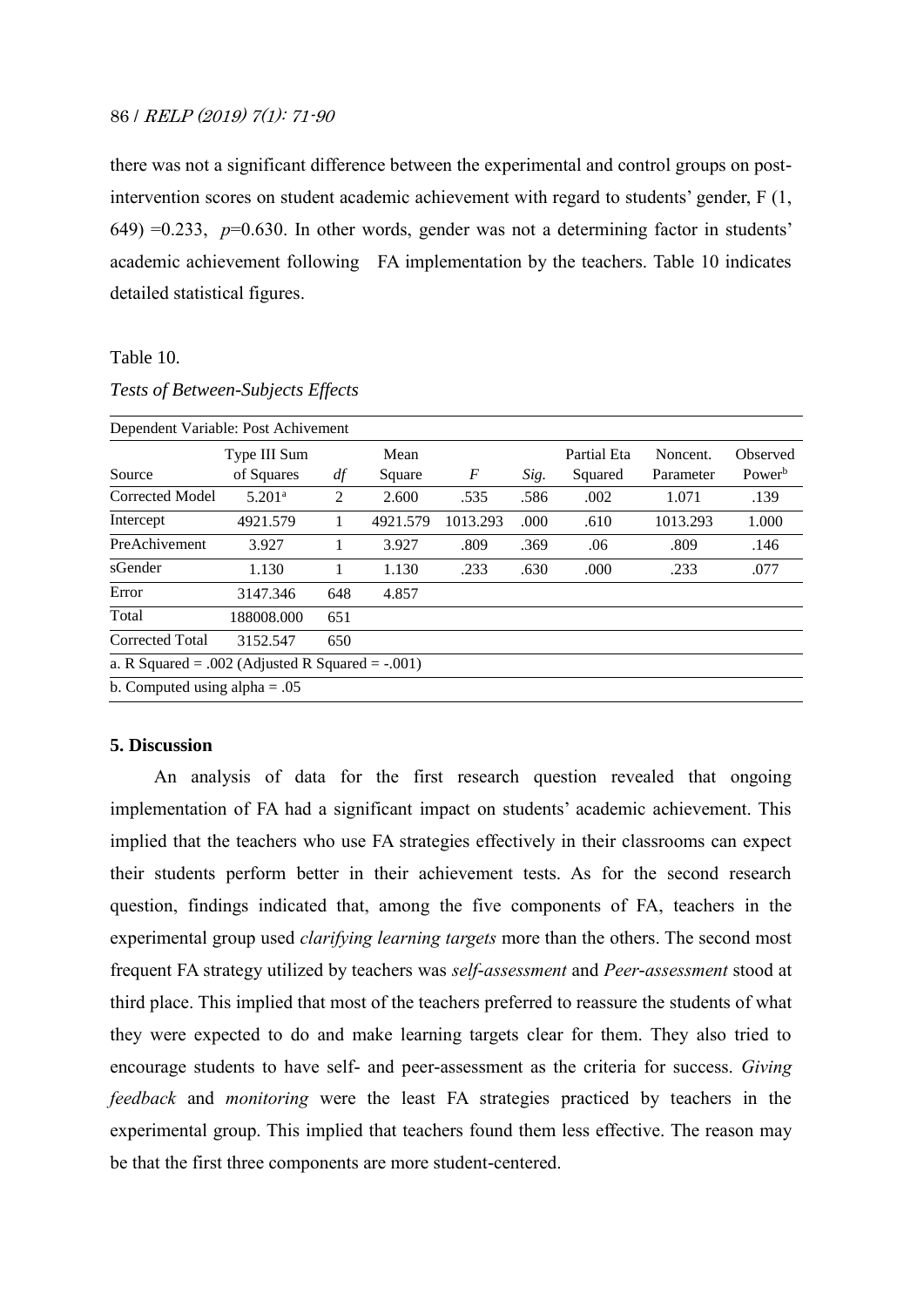## RELP (2019) 7(1): 71-90 / 87

The findings of this study are in line with past research findings on FA which were conducted by Wiliam, Harrison, and Black (2004) who reported a positive effect of FA on students' achievement. Similarly, Cizek (2010) confirmed the findings by reporting that FA is a valuable source from which both teachers and students can benefit. This study may have implications for both teachers and students in that, the teachers can use FA in their instructional planning and the students can deepen their understanding and improve their achievement. Additionally, Smith (2008) found that using FA effectively improved students' achievement that is in accordance with the findings of the present study. Finally, the findings of the present study confirmed what DeNome (2015) and Kline (2013) had found. They reported an achievement improvement in students whose teachers had received training in FA. The difference was the subject under investigation. Whereas this study investigated English language, in above-mentioned studies the effect of FA on mathematics and reading was investigated. Finally, the findings of the present study supported those of Kline (2013) indicating that gender does not play a role in the effect of FA on students' achievement.

### **6. Conclusion**

This study contributes to literature supporting the positive instructional implications associated with FA. However, the study primarily contributes to literature that suggests high school students will be benefitted from FA practice in their classrooms by performing better in their class assessments. Because one of the main instructional goals for teachers and other people involved in the job of teaching is learner achievement, the present study indicated that this goal can be reached if FA is successfully implemented by teachers in classrooms.

Another implication which can be attributed to this study is the way FA was expected to be implemented. Throughout the study, FA was described as an ongoing and continuous process, which was an integral part of teachers' instructional practice. These attributes were used deliberately since FA can take effect if it is practiced as described. Otherwise, we cannot claim that we are using FA successfully. Therefore, the kind of FA we expect to lead improvement in students' achievement has to be an integral part of teaching practiced. This essential point was taken care of in this study by a number of observations in classrooms.

Furthermore, it became clear from the initial stages of data collection that a large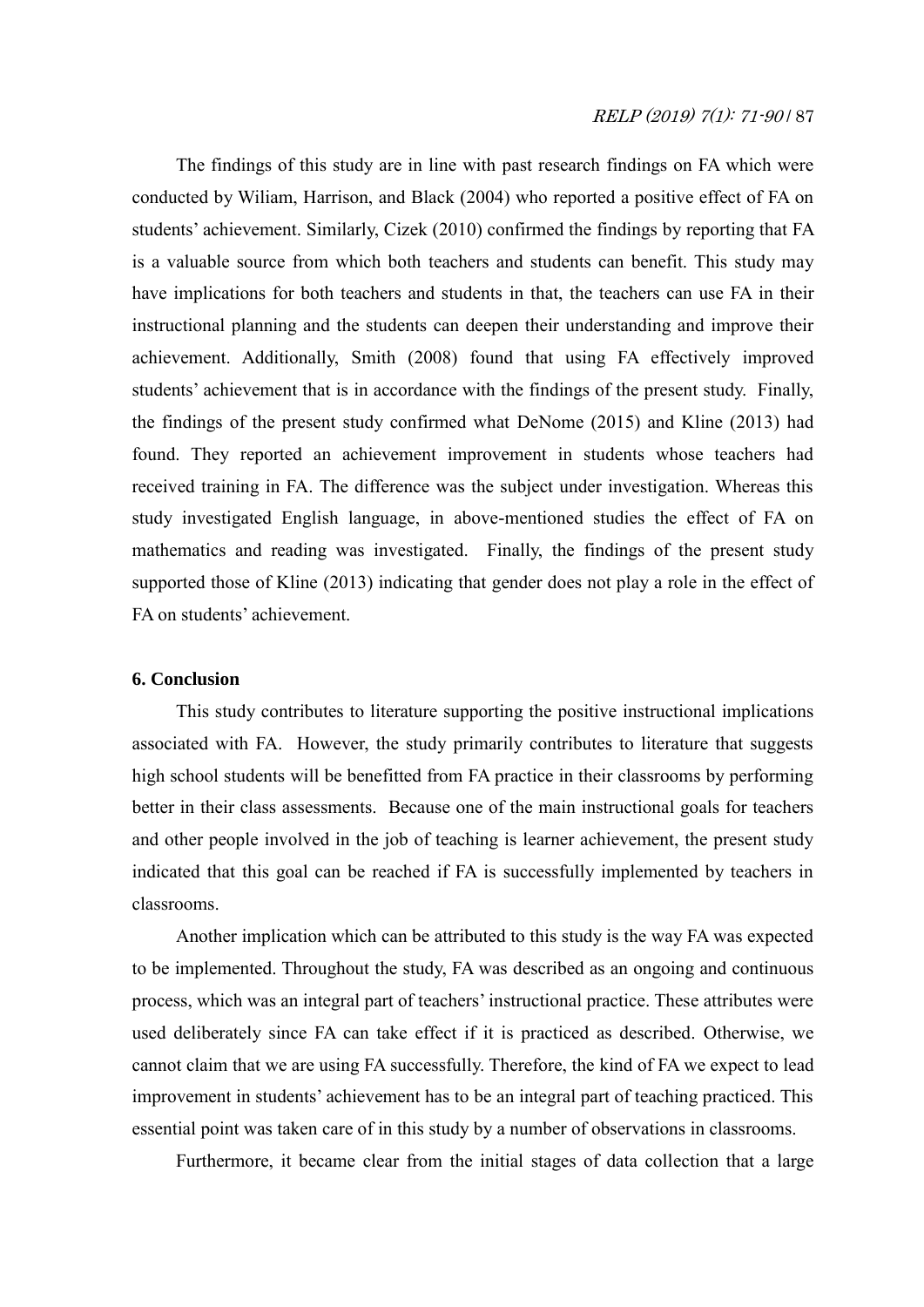group of teachers do not use FA in their classrooms. Part of the problem may be attributed to teachers' lack of necessary knowledge or their misconception of FA. In other words, teachers may not be assessment-literate enough in conducting FA. They may also think they are practicing FA in their classes while they are not doing so in reality. This problem can be alleviated by conducting workshops and/or in-service courses on assessment in general and on FA in particular. The data collected in the classes taught by teachers in the experimental group confirmed this. Accordingly, the teachers were able to use FA strategies successfully and became confident enough to use FA efficiently after the workshop. In other words, professional development helped the teachers in the experimental group improve their FA literacy. This knowledge, in turn, helped them to implement FA successfully. It is suggested that in-service training courses for teachers be held to provide them with necessary knowledge needed to implement FA in their classes.

As Stiggins (2005) emphasized, improving FA literacy is important because some teachers want to use FA in their classrooms but do not know much about the subject. Therefore, it would be a good idea that the education organizations offer FA courses for teachers and welcome collaborative works on FA. Teacher's participation has to be encouraged, too. This depended on the education system, which can use variety of ways to motivate teachers to take part in such courses.

#### **References**

- Bangert-Drowns, R. L., Kulik, C.-L. C., Kulik, J. A., & Morgan, M. T. (1991). The instructional effect of feedback in test-like events. *Review of Educational Research, 61*(2), 213-238.
- Bennett, R. E. (2011). Formative assessment: A critical review. *Assessment in Education: Principles, Policy & Practice, 18*(1), 5-25.
- Black P, & Wiliam, D. (1998a). Assessment and classroom learning. *Assessment in Education: Principles, Policy and Practice, 5*(1), 7-74.
- Black, P, & Wiliam, D (1998b). *Inside the black box: Raising standards through classroom assessment*. London, UK: King's College London School of Education.
- Butler, R. (1987). Task-involving and ego-involving properties of evaluation: Effects of different feedback conditions on motivational perceptions, interest and performance. *Journal of Educational Psychology, 78*(4), 210-216.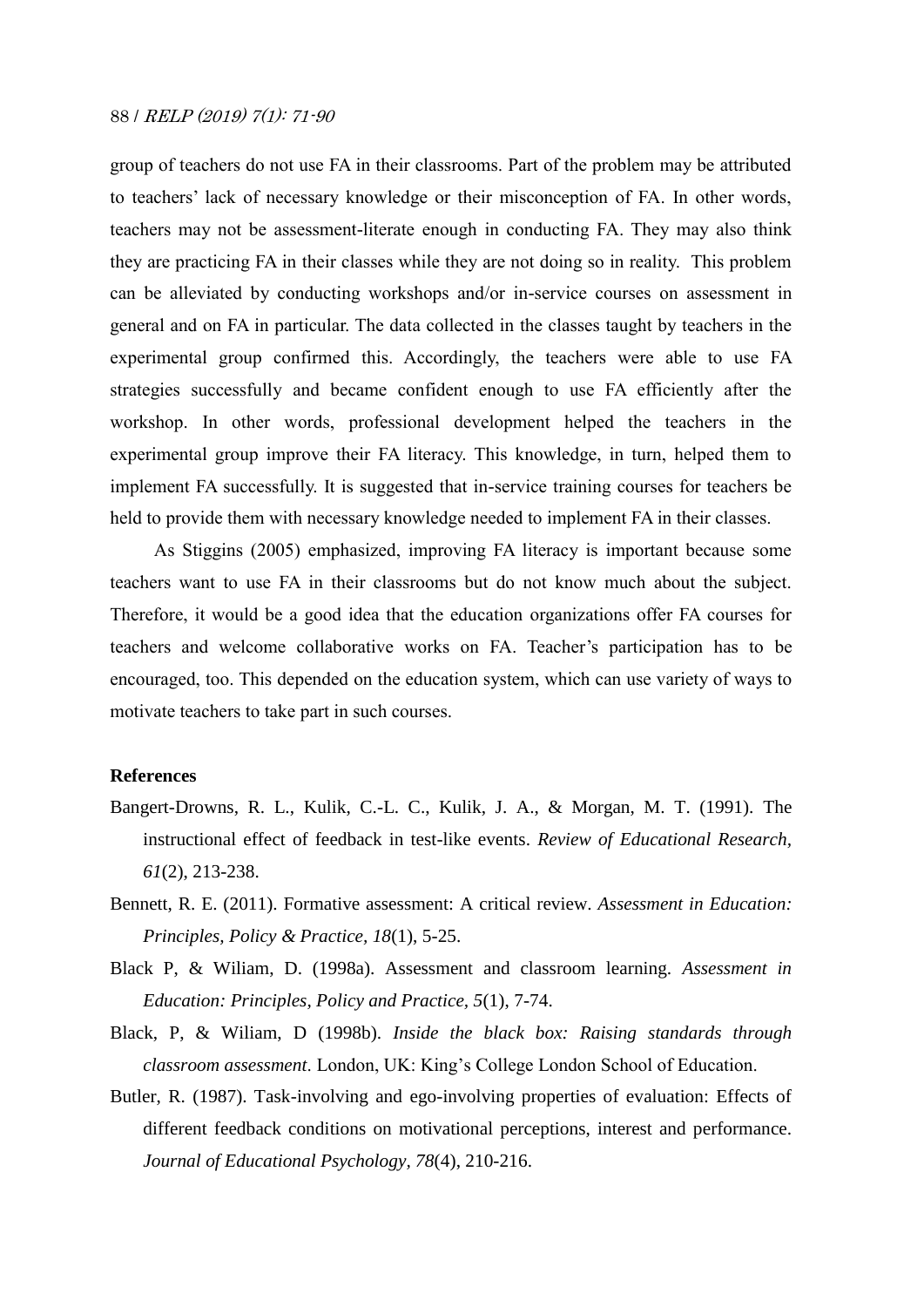- Cizek, G., J. (2010). An introduction to formative assessment: History, characteristics, and challenges. In H. L. Andrade and G. J. Cizek (Eds), *Handbook of formative assessment* (pp. 41-58). Oxford: Routledge.
- Davidheiser, S. A. (2013). *Identifying areas for high school teacher development: A Study of assessment literacy in the Central Bucks school district*. Unpublished doctoral dissertation, Drexal University, USA.
- DeNome, S., E. (2015). *The impact on student achievement following professional development on the principles of formative assessment*. Unpublished doctoral dissertation, William Howard Taft University. USA.
- Dunn, K. E., & Mulvenon, S. W. (2009). A critical review of research on formative assessments: The limited scientific evidence of the impact of formative assessments in education. *Practical Research and Education, 14*(7), 1-11.
- Fisher, D., & Frey, N. (2007). *Checking for understanding: Formative assessments for your classroom*. Alexandria, VA: Association for Supervision and Curriculum Development.
- Hattie, J., & Timperley, H. (2007). The power of feedback. *Review of Educational Research, 77*(1), 81-112.
- Heritage, M. (2010). *Formative assessment: Making it happen in the classroom*. Calif.: Corwin.
- Heritage, M., Kim, J., Vendlinski, T., & Herman, J. L. (2009). From evidence to action: A seamless process of formative assessment? *Educational Measurement: Issues and Practice, 28*(3), 24-31.
- Kline, A., J. (2013). *Effects of formative assessment on middle school student achievement in mathematics and reading*. Unpublished doctoral dissertation, University of North Carolina. USA.
- Klute, M., Apthorp, H., Harlacher, J., Reale, M., & Research, M. (2017). *Formative assessment and elementary school student academic achievement: A review of the evidence.* Institute of Education Sciences. U.S. Department of Education.
- Macgregor, G., Spiers, A. & Taylor, C. (2011). Exploratory evaluation of audio email technology in formative assessment feedback. *Research in Learning Technology, 19*(1), 39-59.